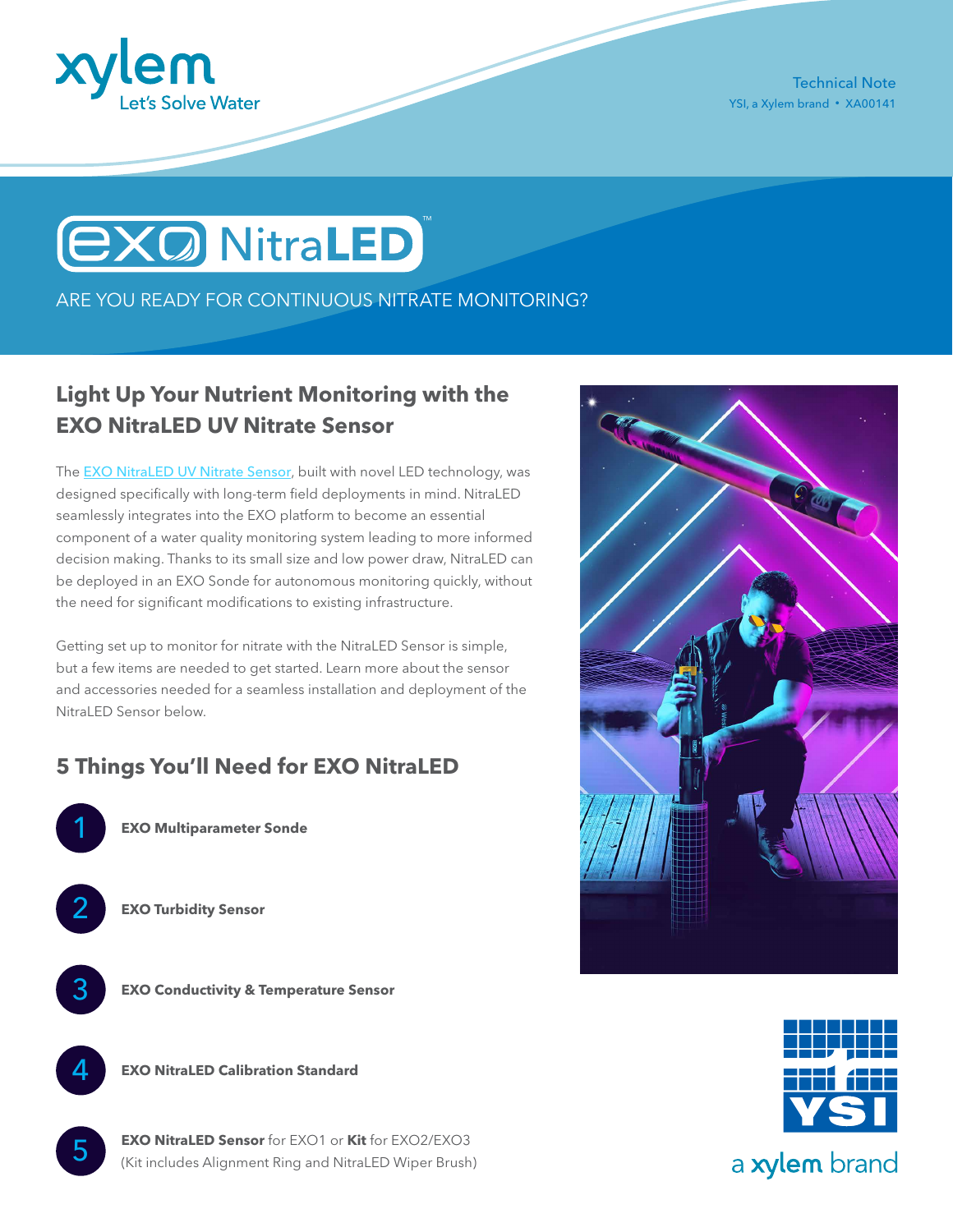## **Building a Monitoring System**

The components below are necessary for building an EXO system that will incorporate the NitraLED sensor for nitrate monitoring. The EXO Sonde adds significant value thanks to the wide variety of digital smart sensors that can be easily incorporated into the system. Some sensors are required for use with NitraLED, while others are optional to enhance your water monitoring capabilities. Monitoring harmful algae blooms, tracking sources causing eutrophication, and planning for drinking water treatments based on source water conditions are all possible with EXO!

### **EXO Multiparameter Sonde**

The EXO family of multiparameter sondes provides a robust water quality data collection platform that ensures the highest quality data thanks to digital smart sensors with SmartQC and industry-leading anti-fouling technology. Up to seven smart sensors can be installed on an EXO2 for a complete water quality monitoring package, with less draw and smaller size than traditional single-parameter nitrate monitors.

The EXO Sonde provides the power, data storage, and connection point required for NitraLED use – we recommend the EXO2 or EXO3 for longterm deployments. Additional sensors can be paired with EXO NitraLED, including Total Algae, Optical Dissolved Oxygen, and pH/ORP to better understand your water conditions. A full list of sensors can be found at **[YSI.com/EXO](https://www.ysi.com/exo)**.

### **EXO Turbidity Sensor**

Turbidity is the cloudiness of the water due to particulate matter, such as sand or clay. The EXO Turbidity Sensor is designed to measure water cloudiness directly in the water and is necessary for using EXO NitraLED.

Sediment attenuation has a significant effect on any field nitrate measurement, so it is important to account for the amount and also the type. The Turbidity Sensor is essential for NitraLED to account for interferences caused by suspended particles. EXO NitraLED should be deployed in conditions where the turbidity is less than 200 FNU/NTU. In addition to correcting for interferences, the EXO Turbidity Sensor provides a clearer understanding of water conditions.

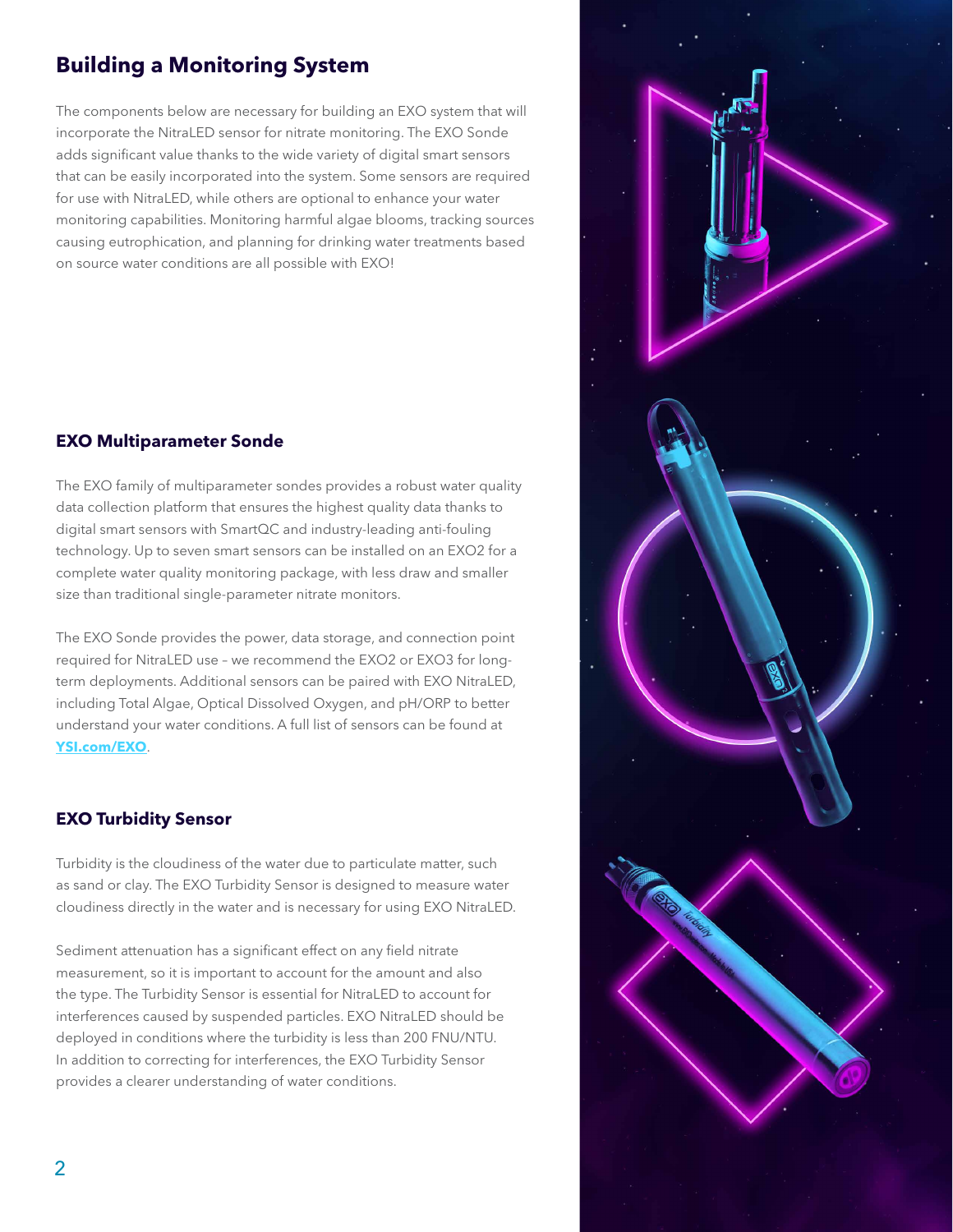#### **EXO Conductivity & Temperature Sensor**

Temperature and conductance are two critical parameters that impact virtually all water quality measurements. YSI has combined these two sensors into a single probe for maximum efficiency. It is extremely important to include a C/T Sensor in your EXO payload, as most sensors require temperature compensation.

YSI offers two versions of this sensor: a standard C/T Sensor and a Wiped C/T Sensor with an open cell to enable anti-fouling with the EXO Central Wiper. The Wiped C/T is recommended for long-term deployments on an EXO2 or EXO3 Sonde.

## **EXO NitraLED Calibration Standards**

EXO provides users with the ability to quickly and easily calibrate their NitraLED Sensors; no need to ship for back for factory calibration. Calibration standard solutions are available in concentrations of 5 and 10 mg/L NO<sub>3</sub>-N versions. Users can purchase these standards online at **[YSI.com](http://YSI.com)**.

A simple two-point calibration is necessary for getting EXO NitraLED set up and ready for use. Ultrapure (Type 1) water should be used for the first point set at  $0 \text{ mg/L NO}_3$ -N. YSI recommends using the 5 or 10 mg/L NO<sub>3</sub>-N standards mentioned above for the second calibration point. These standards are filtered to remove optical interferences that may be present in other calibration standards, such as those used for calibrating ionselective electrodes.

### **EXO Alignment Kit and NitraLED Wiper Brush**

The EXO Alignment Kit fits around the EXO sensor payload to minimize movement while the NitraLED Wiper Brush cleans the sensor faces. The Alignment Ring is held tightly in place by an o-ring that makes contact with the sensors. A NitraLED-specific wiper effectively cleans all sensor faces with its two-arm design.

Fouling is the primary source of bad data in water quality monitoring applications. EXO's best-in-class Central Wiper mitigates the effects of fouling. The Alignment Kit and NitraLED Wiper Brush are necessary to ensure that the NitraLED Sensor, and all other EXO sensors, is wiped during deployment. These accessories are available separately or as part of an EXO NitraLED Sensor Kit, allowing for lengthier deployment times resulting in less frequent trips to the field – saving you time and money.